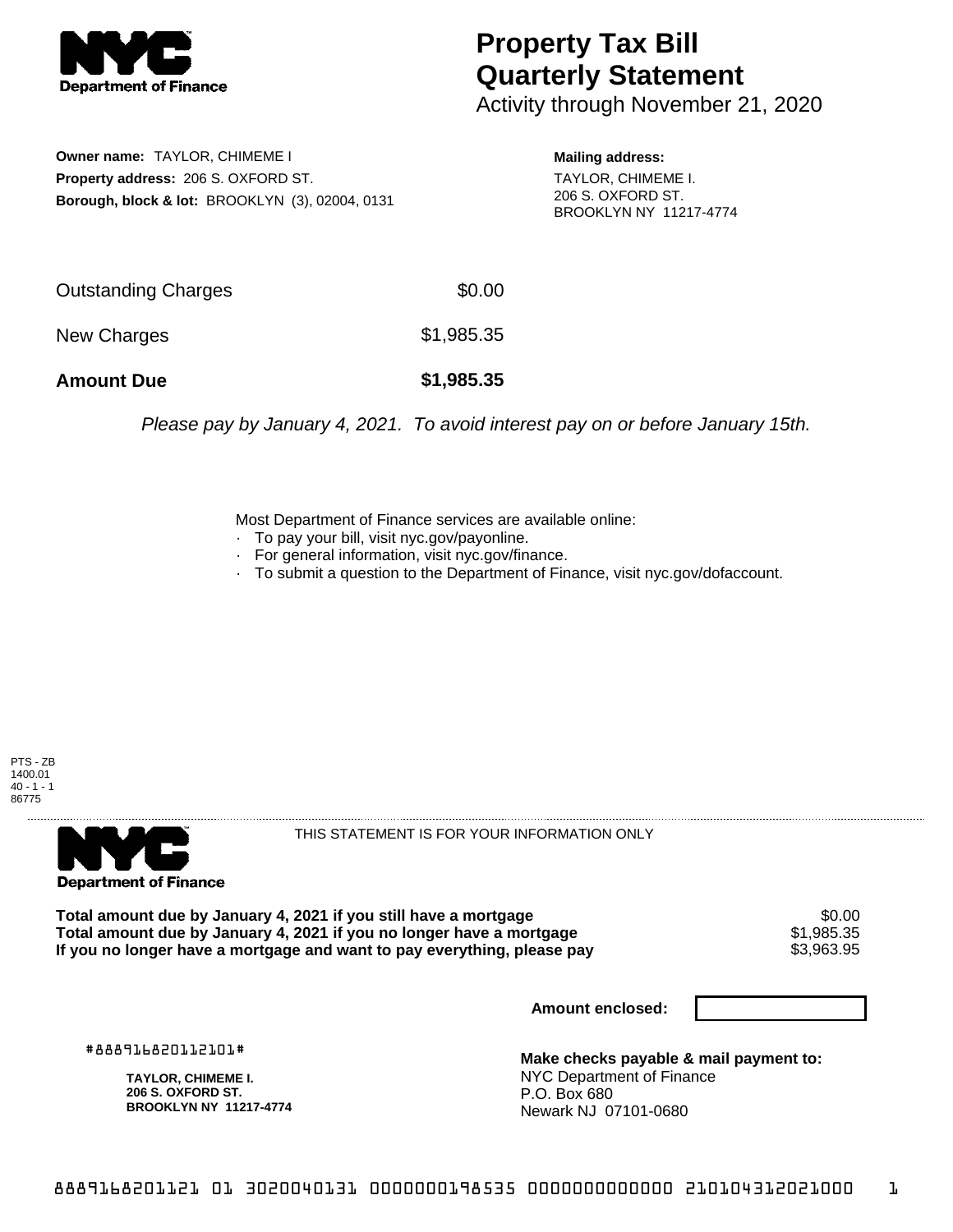

| <b>Billing Summary</b>                                                                                                 | <b>Activity Date Due Date</b> | Amount        |
|------------------------------------------------------------------------------------------------------------------------|-------------------------------|---------------|
| Outstanding charges including interest and payments                                                                    |                               | \$0.00        |
| <b>Finance-Property Tax</b>                                                                                            | 01/01/2021                    | \$2,009.37    |
| <b>Adopted Tax Rate</b>                                                                                                |                               | $$-24.02$     |
| <b>Total amount due</b>                                                                                                |                               | \$1,985.35    |
| <b>Tax Year Charges Remaining</b>                                                                                      | <b>Activity Date Due Date</b> | <b>Amount</b> |
| <b>Finance-Property Tax</b>                                                                                            | 04/01/2021                    | \$2,009.37    |
| <b>Adopted Tax Rate</b>                                                                                                |                               | $$-24.02$     |
| Total tax year charges remaining                                                                                       |                               | \$1,985.35    |
| If you pay everything you owe by January 4, 2021, you would save:                                                      |                               | \$6.75        |
| How We Calculated Your Property Tax For July 1, 2020 Through June 30, 2021                                             |                               |               |
|                                                                                                                        | Overall                       |               |
| Tax class 1 - Small Home, Less Than 4 Families                                                                         | <b>Tax Rate</b>               |               |
| Original tax rate billed                                                                                               | 21.1670%                      |               |
| New Tax rate                                                                                                           | 21.0450%                      |               |
| Estimated Market Value \$3,006,000                                                                                     |                               |               |
|                                                                                                                        |                               |               |
|                                                                                                                        |                               | <b>Taxes</b>  |
|                                                                                                                        | \$50,935                      |               |
| Urban Dev. Act Proj.                                                                                                   | $-11,565.00$                  |               |
|                                                                                                                        | \$39,370 x 21.0450%           |               |
|                                                                                                                        | \$8,285.44                    | \$8,285.44    |
| Basic Star - School Tax Relief                                                                                         | $$-1,410.00$                  | $$-296.00**$  |
| <b>Billable Assessed Value</b><br><b>Taxable Value</b><br><b>Tax Before Abatements and STAR</b><br>Annual property tax |                               | \$7,989.44    |
| Original property tax billed in June 2020                                                                              |                               | \$8,037.48    |

Please call 311 to speak to a representative to make a property tax payment by telephone.

## **Home banking payment instructions:**

- 1. **Log** into your bank or online bill pay website.
- 2. **Add** the new payee: NYC DOF Property Tax. Enter your account number, which is your boro, block and lot, as it appears here: 3-02004-0131 . You may also need to enter the address for the Department of Finance. The address is P.O. Box 680, Newark NJ 07101-0680.
- 3. **Schedule** your online payment using your checking or savings account.

## **Did Your Mailing Address Change?**

If so, please visit us at **nyc.gov/changemailingaddress** or call **311.**

When you provide a check as payment, you authorize us either to use information from your check to make a one-time electronic fund transfer from your account or to process the payment as a check transaction.